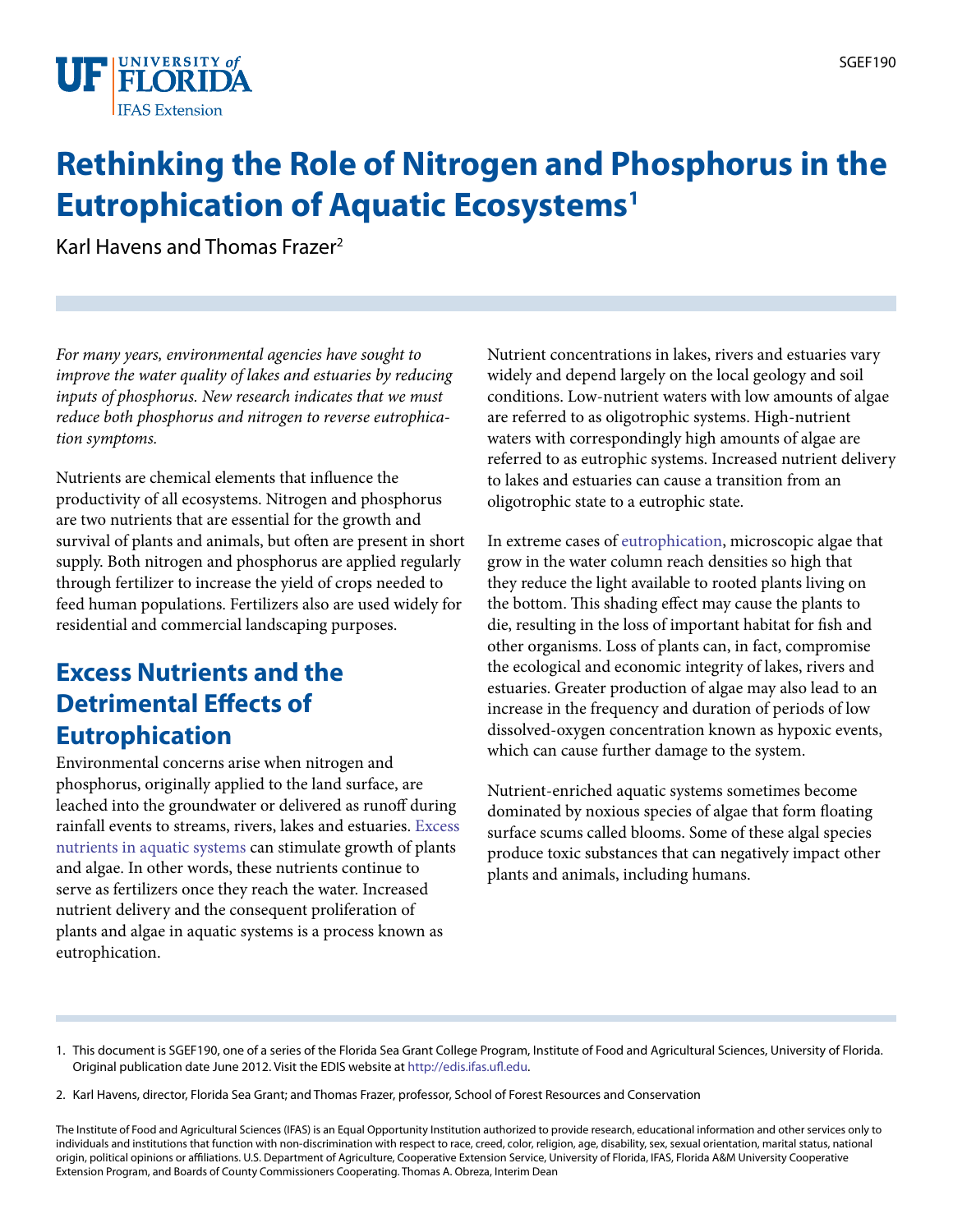

Figure 1. Aerial image of a blue-green algae bloom in Lake Okeechobee, Florida. Credits: South Florida Water Management District.

#### **Should One or Both Nutrients Be Controlled?**

For many years, eutrophic conditions in inland freshwater systems have been attributed more to excessive inputs of phosphorus than nitrogen. New evidence is suggesting that both nitrogen and phosphorus are important (Conley et al., 2009; Lewis et al. 2011), and that improving water quality in certain lakes and estuaries that have experiencedman-made eutrophication requires reducing inputs of both nutrients.

Why the historical focus on phosphorus? This conclusion was supported by a large body of research conducted in the 1970s, mostly in Canada and other temperate regions. Intense algal blooms were stimulated by experimental additions of large amounts of phosphorus to nutrient-poor Canadian lakes, whereas substantial additions of nitrogen had no such effect. Researchers also focused more on the role of phosphorus because it is much less available than nitrogen to plants and animals in the freshwater environment, and thus considered a more important factor that limits growth. In fact, certain algae, the blue-green algae also known as cyanobacteria, can obtain the nitrogen they require from its most abundant source, the atmosphere, through the chemical process of nitrogen fixation, thus theoretically creating a nearly limitless nitrogen source for these aquatic ecosystems.

We now know that the research from temperate lakes may not apply to subtropical and tropical lakes, or to [estuaries](http://www.nerrs.noaa.gov/BGDefault.aspx?ID=403) and coastal waters. For example, subtropical lakes often have blooms of algae that cannot use atmospheric nitrogen. The growth of these algae is mainly stimulated by inputs

of nitrogen from inflowing rivers, streams and the land, including nutrients in fertilizer. One species that forms blooms, *Microcystis*, can produce potent [chemical toxins](http://lakewatch.ifas.ufl.edu/PDFFOLDER2008/FLWVol42.pdf) that harm aquatic animals – and can potentially harm people if they drink water that has not been adequately treated. These algae have the interesting ability to start growing in lake-bottom sediments, which are rich in accumulated phosphorus. As they rise through the water column, these algae take up nitrogen and can attain bloom levels by the time they reach the surface. Just controlling external inputs of phosphorus may have a limited impact on *Microcystis* and its negative effects, depending on the ecosystem's internal reserves of phosphorus.



Figure 2. A surface bloom of *Microcystis* in the St. Lucie Estuary, Florida. Credits: Edward Phlips, University of Florida.

In many estuaries and coastal waters, nitrogen fixation occurs at low rates, or not at all because of the saline environment. Thus, the algae respond primarily to nitrogen delivered by runoff from the land. Blooms are often stimulated by excess nitrogen inputs related to human activities, such as fertilizer application and sewage runoff.

While there are some cases in temperate lakes where controlling phosphorus alone reversed the symptoms of eutrophication, there also are cases where the reduction of phosphorus upstream left high levels of nitrogen in the water, unused by the algae in the lake. When transported downstream, this nitrogen caused harmful blooms of algae in estuaries. In essence, the problem was transferred from the inland aquatic ecosystem to the coastal zone.

The current body of science suggests it is prudent to implement nutrient-control strategies that limit both nitrogen and phosphorus to effectively manage eutrophication of lakes and estuaries.This approach must be weighed carefully considering both the costs and benefits because control of